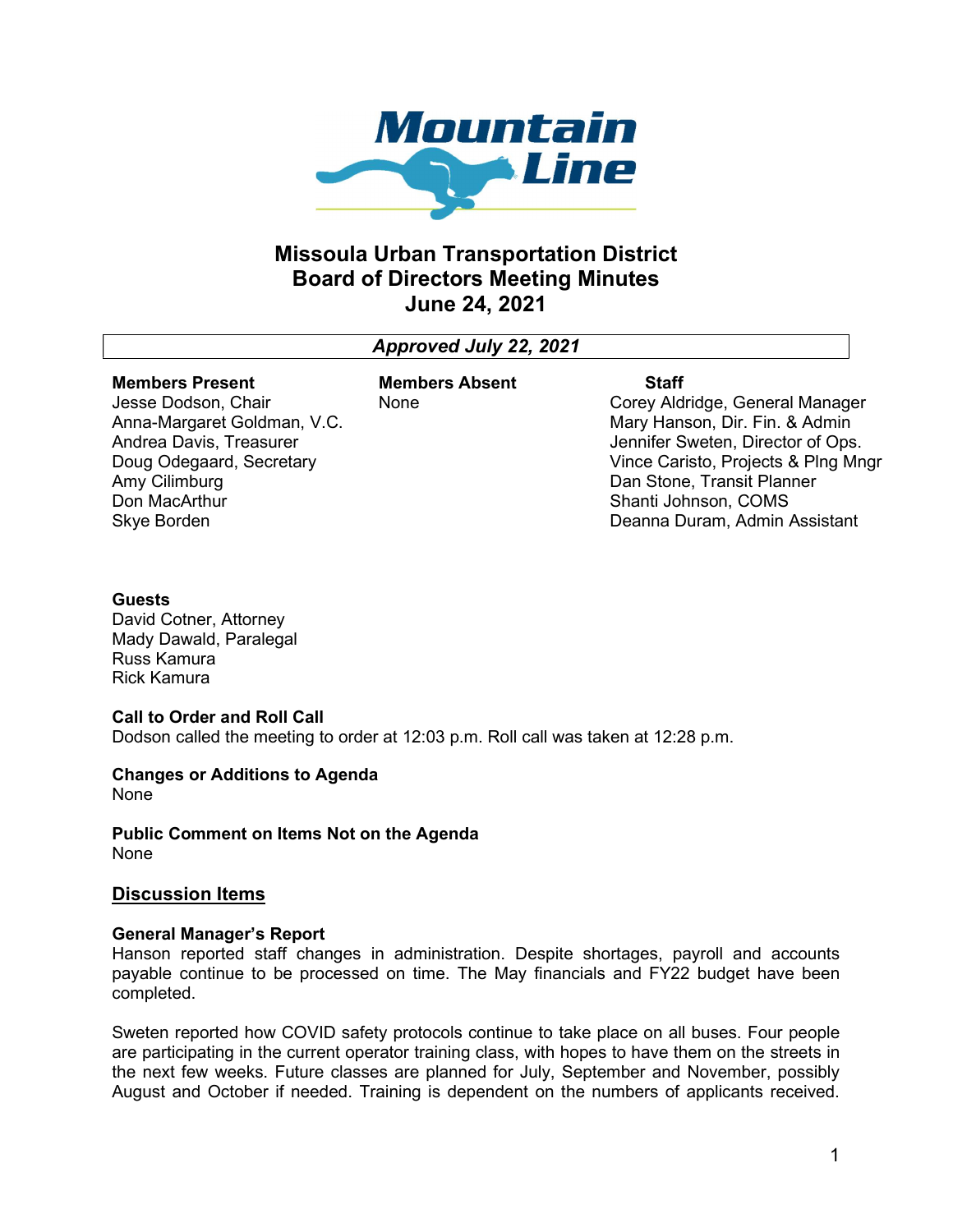Operations continues to experience staffing changes. The lack of available operators necessitated a temporary reduction in service on Routes 8 and 12, in addition to temporarily suspending Shuttle Van Service and the Out to Lunch trolley. Planning is underway to temporarily change the frequency on Routes 1 and 2 from 15 minutes to 20 minutes.

Caristo reported the two Gillig electric buses just received are expected to be put into revenue service in September. The two New Flyer electric buses on order should go into production soon. Electric chargers will be delivered in August and installed. Due to the contractor MUTD hired for the Bus Stop Master Plan going out of business, a meeting with the contractor's surety company occurred to assess options on the best course of action moving forward. FTA has confirmed that the grant can be extended to cover this project. GMV and Clever Devices will be here on June 28<sup>th</sup> to revert five buses back to Clever Device systems as well as installing their systems on the new Gillig buses. Bids for the Shakespeare St remodel are being accepted until July 13<sup>th</sup>.

Johnson reported the Spring Shift project has concluded. The Transfer Center mural is set to be complete in the next couple weeks. MUTD is partnering with Missoula in Motion for the Miles of Music event on July 10<sup>th</sup>, promoting sustainable transportation. Outreach to Zero-fare partners continues.

Aldridge reported on the Facilities Master Plan and possible location viability. A meeting with the City is being organized to discuss options. CTAA recommended that NBC speak with Mountain Line about the effects of the pandemic and recovering from it. The Senators office informed us that MUTD was selected for the Low/No grant and will receive \$3.6 million to buy four new electric buses and charging equipment.

## Action Items

## May 27, 2021 Minutes

MacArthur made a motion to approve the minutes of May 27, 2021. Goldman seconded. The motion carried unanimously.

## May 2021 Financials

Hanson presented on the May 2021 Financial Statements. Odegaard made a motion to approve the statements as presented. MacArthur seconded. The motion carried unanimously.

## Planned bus stop at Russell & Howell

Caristo gave a presentation addressing the current planned bus stop in front of Russ's Auto. He discussed MUTD's concerns with the alternative locations suggested by owners of Russ's Auto. The owners and their attorney presented their concerns of the impact of the planned bus stop. The Staff recommendation is to keep the bus stop at its planned location. Odegaard asked for an opportunity to discuss the options in more detail with staff before making a decision. MacArthur moved to postpone the motion to the next MUTD Board Meeting on July 22, 2021. Davis seconded. The motion carried unanimously.

## FY2022 Proposed Budget

Hanson presented the FY22 proposed budget. Board members discussed either approving the budget today and amending it in the future or holding off approving the budget until a future month. It was also discussed that a Board Member will need to replace Odegaard on the Finance Committee due to time constraints. MacArthur made a motion to refer it to committee so the budget can be examined further. Odegaard seconded. The motion carried unanimously.